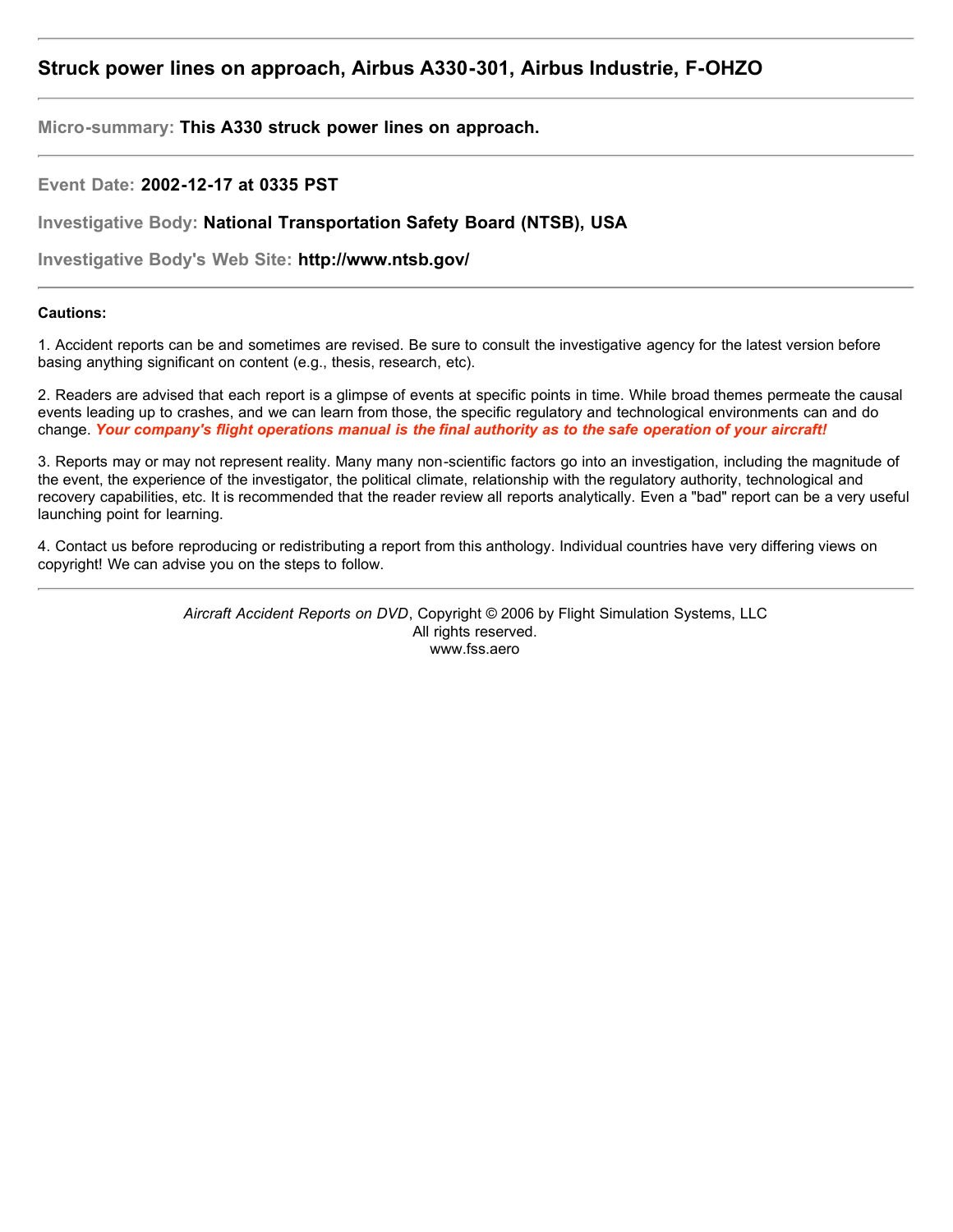| <b>NANSA</b><br>National Transportation Safety Board<br>NTSB ID: OPS03IA001<br>Aircraft Registration Number: F-OHZO                                                                                                                                                                                                                                                                                                                                                                                                                                                                                                                                                                                                                                                                                                                                                                                                                                                                                                                                                                                                                                                                                                                                                                                                                                                                                                                                                                                                                                                                                                                                                                                                                                                                                                                                                                                                                                                                                                                                                                                                                                                                                                                                                                                                                                                                                                                                                                                                                                                                                                                                                                                                                                                                                                                                                                                                                                                                                                                                                                                                                                                                                                                                                                                                                                                                                    |                                                    |  |                                     |                                  |                             |  |                   |  |  |
|--------------------------------------------------------------------------------------------------------------------------------------------------------------------------------------------------------------------------------------------------------------------------------------------------------------------------------------------------------------------------------------------------------------------------------------------------------------------------------------------------------------------------------------------------------------------------------------------------------------------------------------------------------------------------------------------------------------------------------------------------------------------------------------------------------------------------------------------------------------------------------------------------------------------------------------------------------------------------------------------------------------------------------------------------------------------------------------------------------------------------------------------------------------------------------------------------------------------------------------------------------------------------------------------------------------------------------------------------------------------------------------------------------------------------------------------------------------------------------------------------------------------------------------------------------------------------------------------------------------------------------------------------------------------------------------------------------------------------------------------------------------------------------------------------------------------------------------------------------------------------------------------------------------------------------------------------------------------------------------------------------------------------------------------------------------------------------------------------------------------------------------------------------------------------------------------------------------------------------------------------------------------------------------------------------------------------------------------------------------------------------------------------------------------------------------------------------------------------------------------------------------------------------------------------------------------------------------------------------------------------------------------------------------------------------------------------------------------------------------------------------------------------------------------------------------------------------------------------------------------------------------------------------------------------------------------------------------------------------------------------------------------------------------------------------------------------------------------------------------------------------------------------------------------------------------------------------------------------------------------------------------------------------------------------------------------------------------------------------------------------------------------------------|----------------------------------------------------|--|-------------------------------------|----------------------------------|-----------------------------|--|-------------------|--|--|
| <b>FACTUAL REPORT</b><br>Most Critical Injury: None<br>Occurrence Date: 12/17/2002                                                                                                                                                                                                                                                                                                                                                                                                                                                                                                                                                                                                                                                                                                                                                                                                                                                                                                                                                                                                                                                                                                                                                                                                                                                                                                                                                                                                                                                                                                                                                                                                                                                                                                                                                                                                                                                                                                                                                                                                                                                                                                                                                                                                                                                                                                                                                                                                                                                                                                                                                                                                                                                                                                                                                                                                                                                                                                                                                                                                                                                                                                                                                                                                                                                                                                                     |                                                    |  |                                     |                                  |                             |  |                   |  |  |
| <b>ÁVIATION</b><br>TYBOP                                                                                                                                                                                                                                                                                                                                                                                                                                                                                                                                                                                                                                                                                                                                                                                                                                                                                                                                                                                                                                                                                                                                                                                                                                                                                                                                                                                                                                                                                                                                                                                                                                                                                                                                                                                                                                                                                                                                                                                                                                                                                                                                                                                                                                                                                                                                                                                                                                                                                                                                                                                                                                                                                                                                                                                                                                                                                                                                                                                                                                                                                                                                                                                                                                                                                                                                                                               | Occurrence Type: Incident<br>Investigated By: NTSB |  |                                     |                                  |                             |  |                   |  |  |
| Location/Time                                                                                                                                                                                                                                                                                                                                                                                                                                                                                                                                                                                                                                                                                                                                                                                                                                                                                                                                                                                                                                                                                                                                                                                                                                                                                                                                                                                                                                                                                                                                                                                                                                                                                                                                                                                                                                                                                                                                                                                                                                                                                                                                                                                                                                                                                                                                                                                                                                                                                                                                                                                                                                                                                                                                                                                                                                                                                                                                                                                                                                                                                                                                                                                                                                                                                                                                                                                          |                                                    |  |                                     |                                  |                             |  |                   |  |  |
| Nearest City/Place                                                                                                                                                                                                                                                                                                                                                                                                                                                                                                                                                                                                                                                                                                                                                                                                                                                                                                                                                                                                                                                                                                                                                                                                                                                                                                                                                                                                                                                                                                                                                                                                                                                                                                                                                                                                                                                                                                                                                                                                                                                                                                                                                                                                                                                                                                                                                                                                                                                                                                                                                                                                                                                                                                                                                                                                                                                                                                                                                                                                                                                                                                                                                                                                                                                                                                                                                                                     | <b>State</b>                                       |  | Zip Code                            | Local Time                       | Time Zone                   |  |                   |  |  |
| Agana                                                                                                                                                                                                                                                                                                                                                                                                                                                                                                                                                                                                                                                                                                                                                                                                                                                                                                                                                                                                                                                                                                                                                                                                                                                                                                                                                                                                                                                                                                                                                                                                                                                                                                                                                                                                                                                                                                                                                                                                                                                                                                                                                                                                                                                                                                                                                                                                                                                                                                                                                                                                                                                                                                                                                                                                                                                                                                                                                                                                                                                                                                                                                                                                                                                                                                                                                                                                  | GU                                                 |  | 96910                               | 0335                             | <b>PST</b>                  |  |                   |  |  |
| Airport Proximity: Off Airport/Airstrip                                                                                                                                                                                                                                                                                                                                                                                                                                                                                                                                                                                                                                                                                                                                                                                                                                                                                                                                                                                                                                                                                                                                                                                                                                                                                                                                                                                                                                                                                                                                                                                                                                                                                                                                                                                                                                                                                                                                                                                                                                                                                                                                                                                                                                                                                                                                                                                                                                                                                                                                                                                                                                                                                                                                                                                                                                                                                                                                                                                                                                                                                                                                                                                                                                                                                                                                                                |                                                    |  | Distance From Landing Facility: 5.2 |                                  | Direction From Airport: 244 |  |                   |  |  |
| <b>Aircraft Information Summary</b>                                                                                                                                                                                                                                                                                                                                                                                                                                                                                                                                                                                                                                                                                                                                                                                                                                                                                                                                                                                                                                                                                                                                                                                                                                                                                                                                                                                                                                                                                                                                                                                                                                                                                                                                                                                                                                                                                                                                                                                                                                                                                                                                                                                                                                                                                                                                                                                                                                                                                                                                                                                                                                                                                                                                                                                                                                                                                                                                                                                                                                                                                                                                                                                                                                                                                                                                                                    |                                                    |  |                                     |                                  |                             |  |                   |  |  |
| Aircraft Manufacturer                                                                                                                                                                                                                                                                                                                                                                                                                                                                                                                                                                                                                                                                                                                                                                                                                                                                                                                                                                                                                                                                                                                                                                                                                                                                                                                                                                                                                                                                                                                                                                                                                                                                                                                                                                                                                                                                                                                                                                                                                                                                                                                                                                                                                                                                                                                                                                                                                                                                                                                                                                                                                                                                                                                                                                                                                                                                                                                                                                                                                                                                                                                                                                                                                                                                                                                                                                                  |                                                    |  | Model/Series                        |                                  |                             |  | Type of Aircraft  |  |  |
| Airbus Industrie                                                                                                                                                                                                                                                                                                                                                                                                                                                                                                                                                                                                                                                                                                                                                                                                                                                                                                                                                                                                                                                                                                                                                                                                                                                                                                                                                                                                                                                                                                                                                                                                                                                                                                                                                                                                                                                                                                                                                                                                                                                                                                                                                                                                                                                                                                                                                                                                                                                                                                                                                                                                                                                                                                                                                                                                                                                                                                                                                                                                                                                                                                                                                                                                                                                                                                                                                                                       |                                                    |  | 330-301                             |                                  |                             |  | Airplane          |  |  |
| Sightseeing Flight: No                                                                                                                                                                                                                                                                                                                                                                                                                                                                                                                                                                                                                                                                                                                                                                                                                                                                                                                                                                                                                                                                                                                                                                                                                                                                                                                                                                                                                                                                                                                                                                                                                                                                                                                                                                                                                                                                                                                                                                                                                                                                                                                                                                                                                                                                                                                                                                                                                                                                                                                                                                                                                                                                                                                                                                                                                                                                                                                                                                                                                                                                                                                                                                                                                                                                                                                                                                                 |                                                    |  |                                     | Air Medical Transport Flight: No |                             |  |                   |  |  |
| Narrative                                                                                                                                                                                                                                                                                                                                                                                                                                                                                                                                                                                                                                                                                                                                                                                                                                                                                                                                                                                                                                                                                                                                                                                                                                                                                                                                                                                                                                                                                                                                                                                                                                                                                                                                                                                                                                                                                                                                                                                                                                                                                                                                                                                                                                                                                                                                                                                                                                                                                                                                                                                                                                                                                                                                                                                                                                                                                                                                                                                                                                                                                                                                                                                                                                                                                                                                                                                              |                                                    |  |                                     |                                  |                             |  |                   |  |  |
| Brief narrative statement of facts, conditions and circumstances pertinent to the accident/incident:<br>HISTORY OF FLIGHT<br>On December 16, 2002, approximately 1735 coordinated universal time (UTC), an Airbus A330,<br>Philippine registration F-OHZO, operating as Philippine Airlines flight 110 (PAL110), struck power<br>lines while executing a localizer-only Instrument Landing System (ILS) approach to runway 6L at<br>A.B. Pat Won Guam International Airport, Agana, Guam (GUM). Instrument meteorological conditions<br>prevailed during the approach. Following a ground proximity warning system (GPWS) alert, the crew<br>executed a missed approach and landed successfully after a second approach to the airport.<br>aircraft remained on the ground at Agana until departing at 2115 UTC to return to Manila as PAL<br>flight 111. According to information provided by Philippine Airlines, after arriving at Manila the<br>aircraft was inspected and found to have minor damage to the fuselage and landing gear.<br>no reported injuries to passengers or crew.<br>The flight was operated under Title 14, Code of<br>Federal Regulations Part 129 as a scheduled passenger flight from Ninoy Aquino International<br>Airport (MNL), Manila, Philippines, to GUM.<br>At the time of the incident,<br>the GUM Automatic Surface Observation System (ASOS), ILS 6L<br>glideslope, middle marker, and approach light system were all out of service because of typhoon<br>damage, as was the Nimitz Very High Frequency Omnirange (UNZ VOR). Because of these outages, Guam<br>Combined Center-Radar Approach Control (CERAP) was clearing aircraft for localizer-only ILS<br>approaches to runway 6L.<br>The pilot of PAL110 first contacted Guam CERAP at 1654:08, stating "Guam Center, Philippine one<br>The CERAP controller asked the pilot to confirm that the aircraft was at flight level 370,<br>ten."<br>and assigned the flight beacon code 2151. The crew acknowledged. At 1702:19, the controller<br>advised the crew, "Radar contact seventy miles southeast of KITSS cleared direct IKOVY expect<br>The pilot responded, "OK direct IKOVY and expect 06 localizer Philippine one<br>localizer approach."<br>one zero."<br>At 1706:52, the controller cleared the pilot of PAL110 to, "descend at pilot's discretion, maintain<br>twenty six hundred, advise information India, Agana altimeter two nine nine nine." The pilot<br>acknowledged the altitude assignment and confirmed that he had received information India. At<br>1708:00, the pilot reported that PAL110 was leaving flight level 370 for 2,600 feet and the<br>controller acknowledged. At 1720:14, the pilot of PAL110 transmitted, "Philippine one ten confirm<br>we're landing runway six left?" The controller responded, "Affirmative, runway six left is in use<br>at Agana." At 1720:29, the controller transmitted, "Philippine one ten cross IKOVY at or above two<br>thousand six hundred cleared ILS six left glideslope unusable." The pilot read back, "OK cross<br>IKOVY at or above two thousand six hundred cleared ILS six left glideslope unusable Philippine one<br>The controller then acknowledged and added, "and DME is also out of service." The pilot<br>ten."<br>(Subsequent investigation showed that the DME was unmonitored rather than out of<br>acknowledged. |                                                    |  |                                     |                                  |                             |  | The<br>There were |  |  |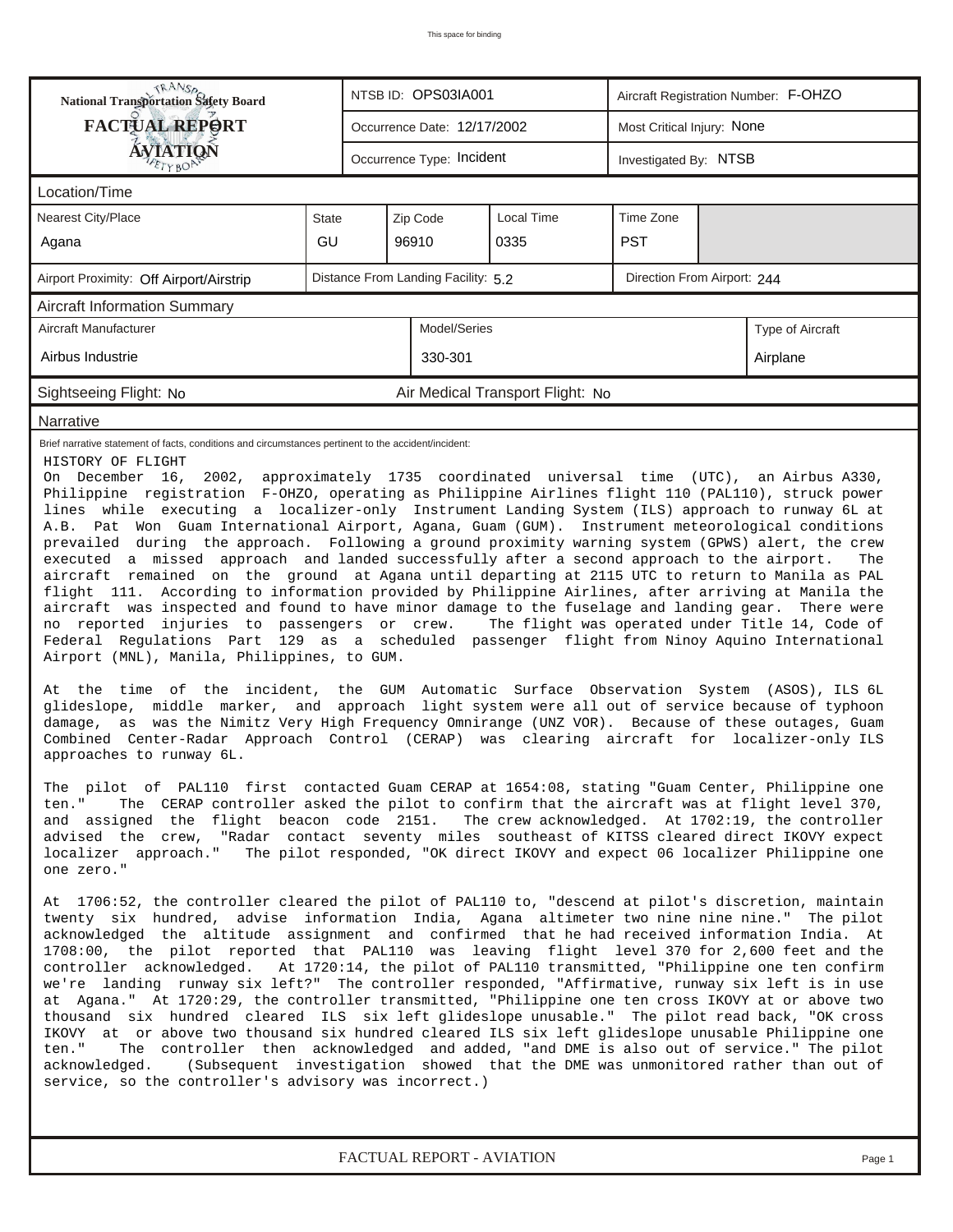| <b>National Transportation Safety Board</b> | NTSB ID: OPS03IA001         |  |
|---------------------------------------------|-----------------------------|--|
| <b>FACTUAL REPORT</b>                       | Occurrence Date: 12/17/2002 |  |
|                                             | Occurrence Type: Incident   |  |

At 1728:39, the CERAP controller called the GUM tower controller to coordinate PAL110's arrival, stating that the aircraft was "twenty five east Philippine one ten heavy Airbus." The tower controller responded, "Who was it?" and the CERAP controller repeated, "Philippine one ten." The CERAP controller then added, "for the ILS six left rw bc." (Controllers use "operating initials" to identify themselves during interphone conversations. The GUM tower controller's operating initials are RW, and the CERAP controller uses BC.) At 1728:59, the CERAP controller transmitted, "Philippine one ten established on the localizer inbound contact Agana tower good day." The pilot acknowledged. According to flight data recorder position information, the aircraft was 23.8 miles from the runway 6L threshold, descending through 5,700 feet.

At 1729:20, the pilot of PAL110 transmitted, "Guam tower, aah, good morning, Philippine one one zero with huh leaving five thousand five hundred." The GUM tower controller responded, "Philippine one one zero Agana tower roger sir. Runway six left cleared to land, wind one zero zero at six." The pilot read back, "Cleared to land runway six, Philippine one one zero."

While PAL110 was on approach to GUM, the CERAP controller was also handling Reach 8223, an arrival to Andersen AFB. At 1734:24, the CERAP controller transmitted, "Reach 8223 heavy fly heading two eight zero vectors tacan final." At 1734:26, during the transmission to Reach 8223, an aural MSAW alert is audible in the background. According to recorded MSAW activation data, the first alert for PAL110 activated at 1734:25 and would have produced a two second aural alert tone at the R4 position. Following the transmission to Reach 8223, the CERAP controller contacted Andersen tower to coordinate the arrival and then continued handling that aircraft.

At 1735:46, there was a brief sound of a transmitter keying on the GUM tower frequency, but no voice. At 1736:15, the pilot of PAL110 reported to GUM tower, "Philippine one one zero making missed approach." The tower controller replied, "Philippine one one zero Agana tower, roger sir, fly runway heading, climb and maintain two thou, correction, two thousand five hundred contact Guam Departure one eighteen seven." At 1736:28, the pilot read back, "OK, two thou (garbled), Philippine roger."

The GUM tower controller immediately called the CERAP and reported, "Philippine one ten missed." The CERAP controller replied, "Really? You're kidding. Your weather that bad?" The tower controller stated, "I don't think it's that bad. It looks pretty clear to me official weather showing six miles visibility." The CERAP controller then said, "OK runway heading climbing to four thousand." Neither controller evidenced any awareness of the MSAW alert or the aircraft's proximity to Nimitz Hill. At 1736:52, the tower controller transmitted, "Philippine one one zero, tower. You still up freq?" The pilot responded, "Say again, sir?" The tower controller replied, "Roger sir, continue runway heading climb and maintain four thousand, contact Guam departure one eighteen seven." The pilot read back, "OK, four thousand, one eighteen seven, Philippine one one (garbled) switching."

At 1737:30, the pilot of PAL110 transmitted to Guam CERAP, "Philippine one ten with you passing three thousand one hundred." The CERAP controller responded, "Philippine one ten roger turn right heading one eight zero vectors ILS approach." At 1739:04, the pilot of PAL110 reported level at 4,000 feet and heading 180. The CERAP controller responded, "Philippine one ten roger turn right heading two four zero." The pilot acknowledged. At 1740:44, the CERAP controller transmitted, "Philippine one ten descend and maintain two thousand six hundred." The pilot replied, "Descend and maintain two thousand six hundred Philippine one ten." At 1742:32, the CERAP controller transmitted, "Philippine turn right heading three three zero." The pilot of PAL110 responded, "right three three zero Philippine one ten." At 1743:13, the controller instructed the pilot of PAL110 to, "turn right heading three zero zero." The pilot acknowledged the heading assignment, and then asked, "is that three zero zero or two three zero?" The controller replied, "Correction the heading is three five zero Philippine one ten." The pilot acknowledged.

At 1743:46, the CERAP controller issued PAL110's second approach clearance, stating, "Philippine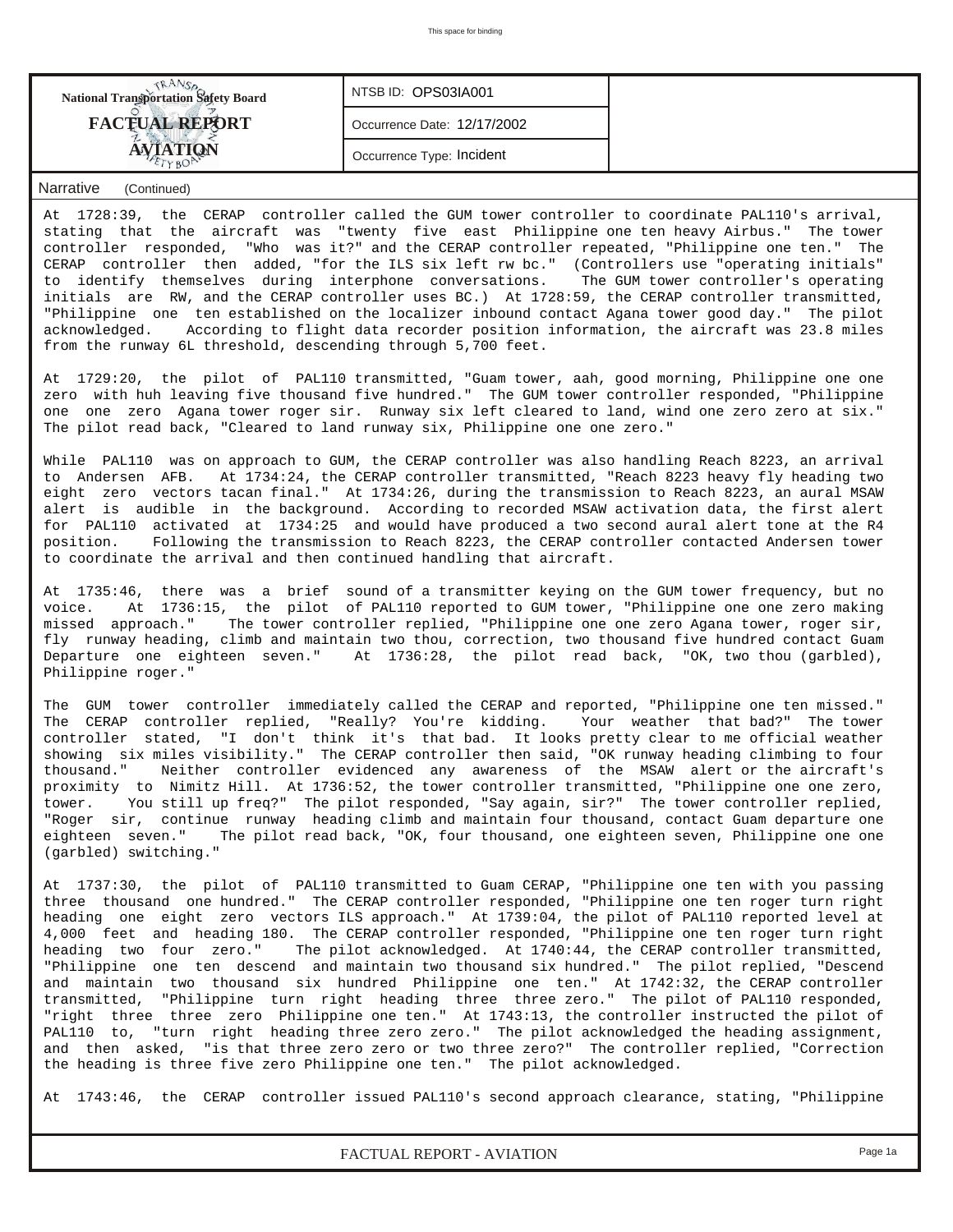| <b>National Transportation Safety Board</b> | NTSB ID: OPS03IA001         |  |
|---------------------------------------------|-----------------------------|--|
| <b>FACTUAL REPORT</b>                       | Occurrence Date: 12/17/2002 |  |
|                                             | Occurrence Type: Incident   |  |

one ten heavy position is five miles west of final approach fix, fly heading zero three zero maintain at or above two thousand until established on final cleared for ILS runway six left approach." The pilot read back, "OK zero three zero maintain two thousand until established on final cleared for ILS six left approach." At 1744:31, the CERAP controller advised the GUM controller that, "Philippine is on the ILS again." At 1745:25, the pilot of PAL110 reported, "Philippine established on the final now runway in sight." The controller then asked, "Philippine one ten you want to fly the visual now?" The pilot replied, "affirm," and the controller responded, "Cleared for the visual approach runway six left contact Agana tower."

At 1745:41, the pilot of PAL110 again contacted the tower, stating, "Hello tower, good morning, Philippine one one zero we're six miles on final, runway in sight, visual." The tower controller responded, "Philippine one one zero Agana tower, roger sir, runway six left cleared to land, wind zero niner zero at six." The pilot read back, "Cleared to land six left, Philippine one one zero." At 1748:29, the tower controller instructed the pilot of PAL110 to, "turn left pilot discretion, contact Ramp Control one two one point six, good morning." The pilot responded, "one two one point six, good morning." There were no further ATC contacts with the flight.

Safety Board and FAA investigators inspected the Nimitz Hill area on January 5, met with four witnesses, and examined the area surrounding their residences. Because of the December typhoon, the island's power transmission systems were heavily damaged. The wires reportedly knocked down by PAL110 were still not repaired because of the higher priority repairs being undertaken elsewhere on the island. Of the original three wires attached to the pole adjacent to the witness residences, two were snapped and one was dislodged from the pole.

Three of the witnesses live in a house located directly beneath the ILS 06 final approach course and approximately 1/2 mile inside the outer marker (OM). On the night of the incident, they were asleep in different rooms. Witness 1's room is located in the southwest corner of the house, with one window facing the outer marker and another facing perpendicular to the final approach course. He stated that he was awakened by an unusual noise at about 3:30 A.M. local time. While lying in bed, witness 1 looked out the window on the southwest side (toward the OM) but didn't see anything. He then looked out through the window on the southeast side of the building and stated that he "saw an entire airplane go by. The house shook, and it was very bright outside." He also heard "two distinct snapping sounds."

Witness 1 reported that he then ran to the northeast side of the house, expecting to see a crash, but instead saw a jet pitching up and disappearing into the clouds. Witness 2 did not see the jet approaching or passing by the house, but reported being awakened by the noise and vibration. She also ran to the side of the house where she encountered witness 1, who described what he had seen. Witness 3 also heard and felt the aircraft pass by the house, stating that "the whole house was shaking."

In the morning, witness 2 found snapped power lines on the ground in front of her house, and noticed that the power pole had a broken crossbar that had remained intact following the typhoon of the previous week.

At about 0700 she telephoned Guam CERAP to report that she believed an aircraft had struck the wires and almost struck her house, but had difficulty convincing the supervisor on duty that a serious incident had occurred. She was later contacted by the CERAP air traffic manager to discuss the report.

Witness 4, an airline captain, lives in a house located about 150 feet southwest of the residence occupied by the other witnesses. He reported that he and his wife were awakened at about 3:30 A.M. local time by what sounded like a jet passing over and very close to their house. He thought it sounded like the engines were at full power. He did not actually see the jet, but he did look outside after it passed and estimated that the cloud ceiling over the hill was 200 to 300 feet

*FACTUAL REPORT - AVIATION Page 1b*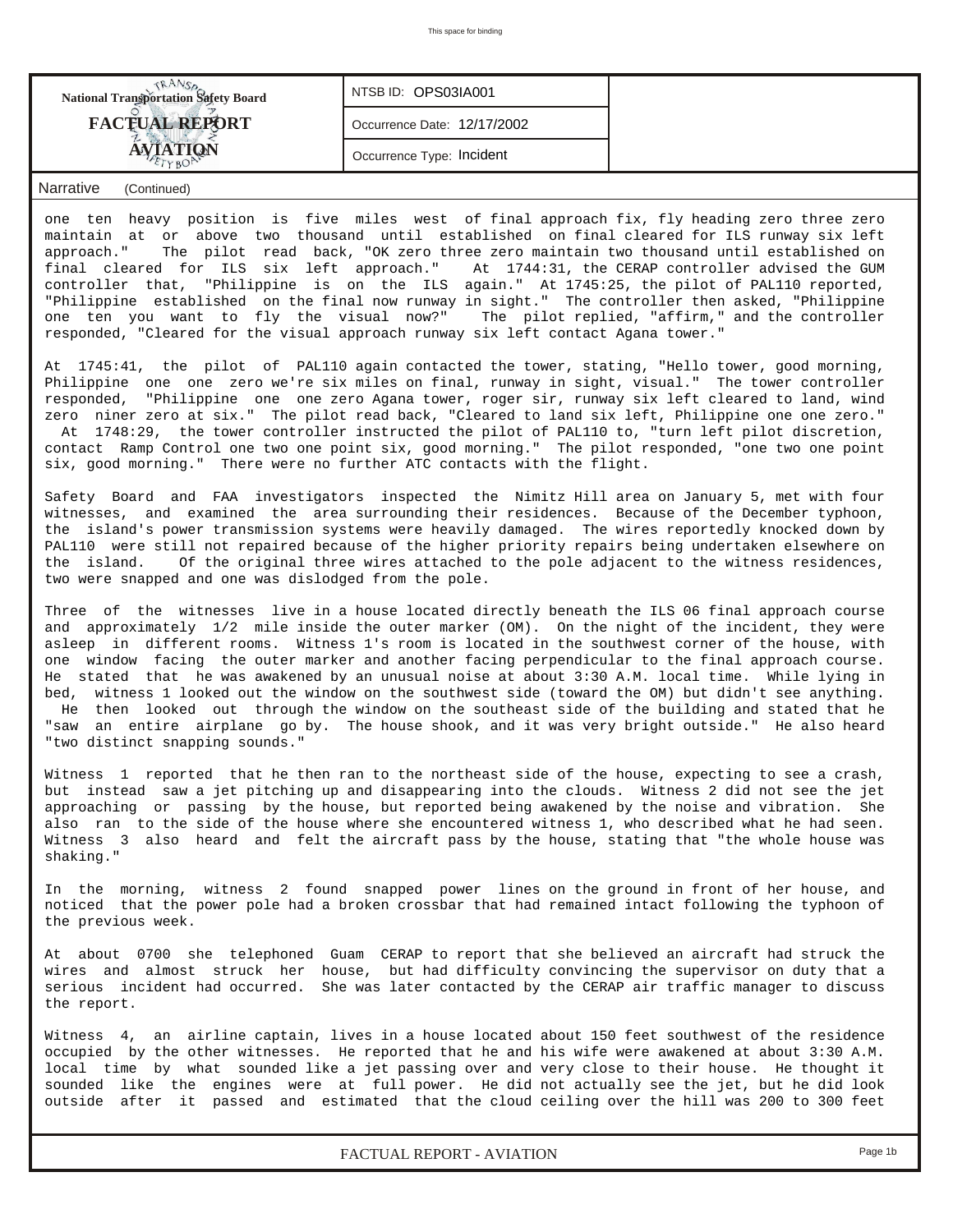| <b>National Transportation Safety Board</b> | NTSB ID: OPS03IA001         |  |
|---------------------------------------------|-----------------------------|--|
| <b>FACTUAL REPORT</b>                       | Occurrence Date: 12/17/2002 |  |
|                                             | Occurrence Type: Incident   |  |

above the ground. He telephoned GUM ATCT at about 2 P.M. local time to inquire about the incident, but the controller on duty had no information about any unusual events during the night.

While on the ground at Agana, PAL110 was serviced by staff from Airports Group International. Safety Board and FAA investigators interviewed the manager of the AGI service facility at GUM, the ramp supervisor, the maintenance supervisor, and the mechanic responsible for services provided to PAL110 on the night of the incident. All four were interviewed together to provide information on the ground handling and condition of PAL110 during its Guam turnaround.

The ramp supervisor stated that the aircraft arrived at the gate at about 0340 local time. The AGI mechanic contacted the cockpit crew via headset immediately after their arrival, and stated that the crew reported no problems with the aircraft. The ramp crew immediately noticed a 3" dent and some scratches on the lower half of the bulk cargo door. They did not attempt to open the door, and called the AGI mechanic to come inspect it. The PAL flight mechanic came off the aircraft, and the AGI mechanic pointed out the damage. The PAL flight mechanic spoke only Tagalog, so they were unable to specifically discuss the dent, but the AGI mechanic stated that the PAL mechanic acknowledged the damage with a nod and a "thumbs up," which the AGI mechanic took to mean that the damage was known to the crew. Later, the AGI mechanic inspected the aircraft logbook and noted an entry about the bulk door, which was carried over as a deferred maintenance item from a previous flight. Log entries on PAL aircraft are often partially in English and partially in Tagalog: the AGI mechanic said that if he has any doubts about a particular entry, he asks a bilingual member of the flight or cabin crew to translate for him.

The AGI mechanic performed a walkaround inspection of the aircraft with a flashlight, but did not notice any of the damage shown in the photos sent by PAL from Manila the following day. The photos did cover areas such as the hydraulic lines that the AGI mechanic and the maintenance supervisor stated are routinely examined as part of the inspection process. One of the photos also showed the previously logged dent. The AGI mechanic initially said that he didn't believe that the other damage was on the aircraft, but later stated that he could have overlooked it as pre-existing wear that could be considered normal for an older aircraft. He saw the PAL mechanic and one of the crewmembers do a preflight inspection before departure, and they did not point out or report any problems to him at that time. The AGI mechanic had no other contact with the crew during their ground time; he stated that the flight crew usually naps aboard the aircraft until shortly before departure time.

The ground crew did not attempt to open the bulk cargo door until they needed to load some last-minute bags and miscellaneous cargo items just before departure. They were unable to operate the door, so the remaining items were loaded through the aft cargo door instead. Other than the difficulty with the bulk door, there were no unusual events affecting the aircraft during its ground time. AGI does not maintain any general logs about aircraft serviced unless specific maintenance activities occur that need to be tracked. This was a normal and routine turnaround, so nothing needed to be logged. The AGI mechanic did not see the crew do any unusual inspections or other activities while PAL110 was on the ground, other than their normal preflight. He did not overhear any comments about a go-around but noted that the crew's conversations are normally conducted in Tagalog, which he does not understand. The AGI mechanic and the maintenance supervisor noted that local contract maintenance staff do not direct maintenance actions: they bring observed abnormalities, if any, to the attention of the PAL flight mechanic, he discusses them with the crew, and they decide how to proceed.

The chief pilot of PAL came to Guam on December 24th and discussed the incident with the ramp supervisor and the AGI mechanic. According to the AGI staff, he was particularly interested in the aircraft's appearance and condition when it arrived on the night of the incident.

PERSONNEL INFORMATION

*FACTUAL REPORT - AVIATION Page 1c*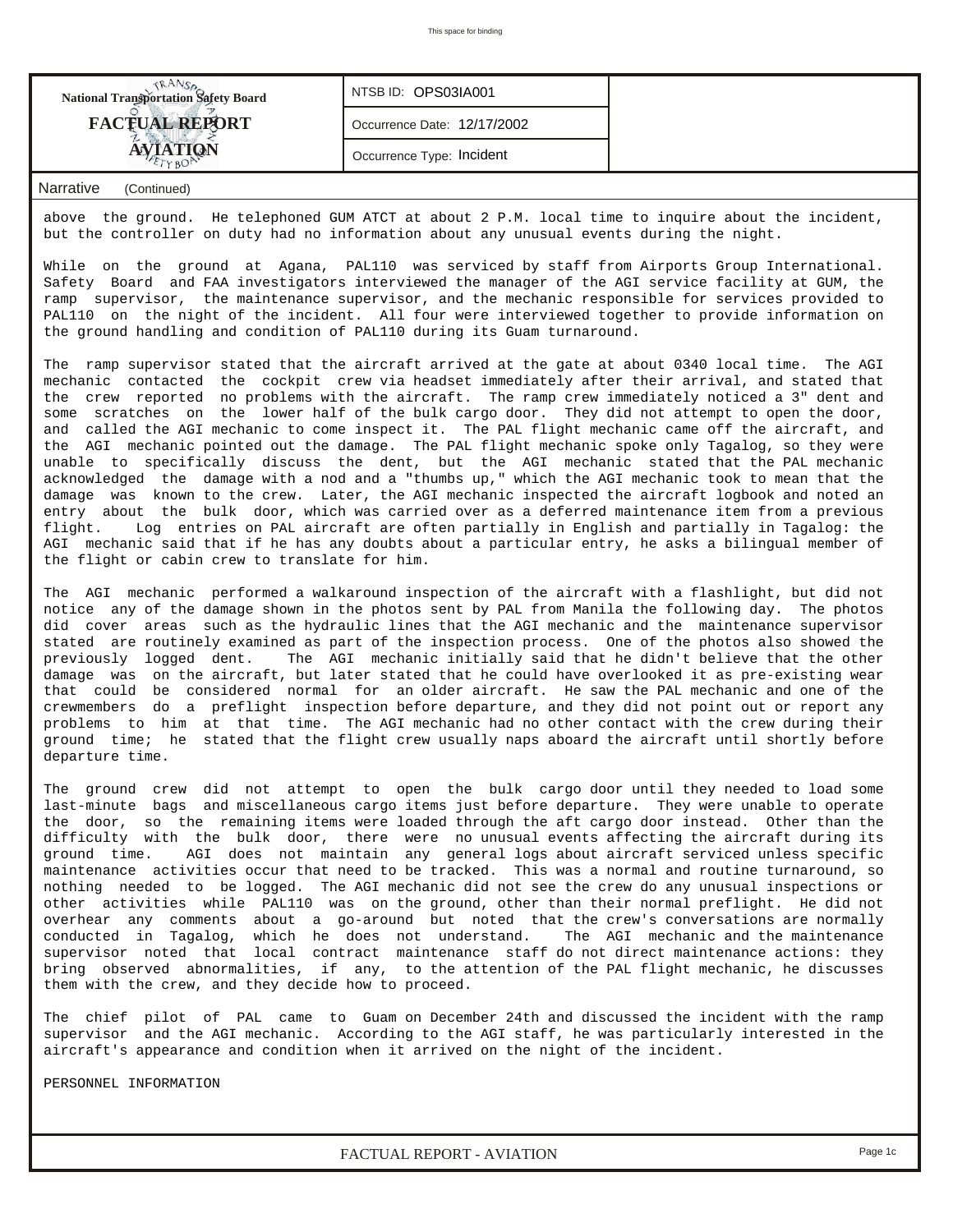| <b>National Transportation Safety Board</b> | NTSB ID: OPS03IA001         |  |
|---------------------------------------------|-----------------------------|--|
| <b>FACTUAL REPORT</b>                       | Occurrence Date: 12/17/2002 |  |
| <sup>TETYBON</sup>                          | Occurrence Type: Incident   |  |

The flight crew of PAL110 consisted of a captain, first officer, relief pilot, and a flight mechanic. Certification and flight experience information for the crew is not available. At the request of the Philippines Air Transportation Office, the flight crewmembers provided written statements which are contained as an attachment to this report.

#### AIRCRAFT INFORMATION

PAL110 was an Airbus Industrie model A330 airplane, registration F-OHZO. Further information on the aircraft and its history is not available.

#### METEOROLOGICAL INFORMATION

At 1735 UTC, the GUM weather observation was wind 110 at 8 kts, visibility 4 miles in drizzle, few clouds at 900 feet, scattered clouds at 1,800 feet, broken clouds at 4,700 feet, temperature 24, dew point 23, altimeter 29.96. The Nimitz Hill witnesses estimated that the cloud layer in their area was 200 to 300 feet above the ground.

#### WRECKAGE AND IMPACT INFORMATION

After the incident aircraft arrived in Manila as PAL111, ground service personnel noticed numerous areas of damage to the aircraft. Photographs of the damage are contained in attachment 5. The following items were documented in a Flight Safety Service Difficulty Report filed by PAL with the Department of Transportation and Communications:

1. Punctured (1/2 x 1 " hole) fuselage skin between FR 71 and FR 72 stringer 36R, Ground Maintenance Log (GML) 036588.

2. Two each dents (approximately 1 x 3 and 10 x 5) lower portion of bulk cargo door GML 036589.

3. Scratches with dent, forward lower portion of door cut out (bulk cargo) - GML 036590.

4. Scratches with dent, lower aft fuselage FR 70 stringer 43R ? GML 036591.

5. Scratches lower portion fuselage, just below, forward of bulk cargo door cut out ? GML 036592.

6. LH main landing gear ? pitch trimmer hydraulic hose with sign of leak / chafed mark, GML 036593.

7. LH main landing gear ? scratches on "strut servicing\* decal and adjacent areas ? GML 036594.

8. LH main landing gear ? deformed / flattened, forward upper electrical conduit and clamps ? GML 036595.

9. LH and RH main landing gears ? scratches on forward edge of trimmer link - GML 036596.

10. RH main landing gear ? missing one each grease fitting at trimmer link - GML 036597.

11. RH main landing gear ? chafed mark on forward and aft upper electrical conduit - GML 036598.

12. RH main landing gear ? chafed mark on pitch trimmer hydraulic hose ? GML 036599.

13. RH main landing gear ? scratches outboard side of upper torque link ? GML 036600.

14. RH main landing gear ? scratches outboard 'inflate tyres with nitrogen only" decal.

# *FACTUAL REPORT - AVIATION Page 1d*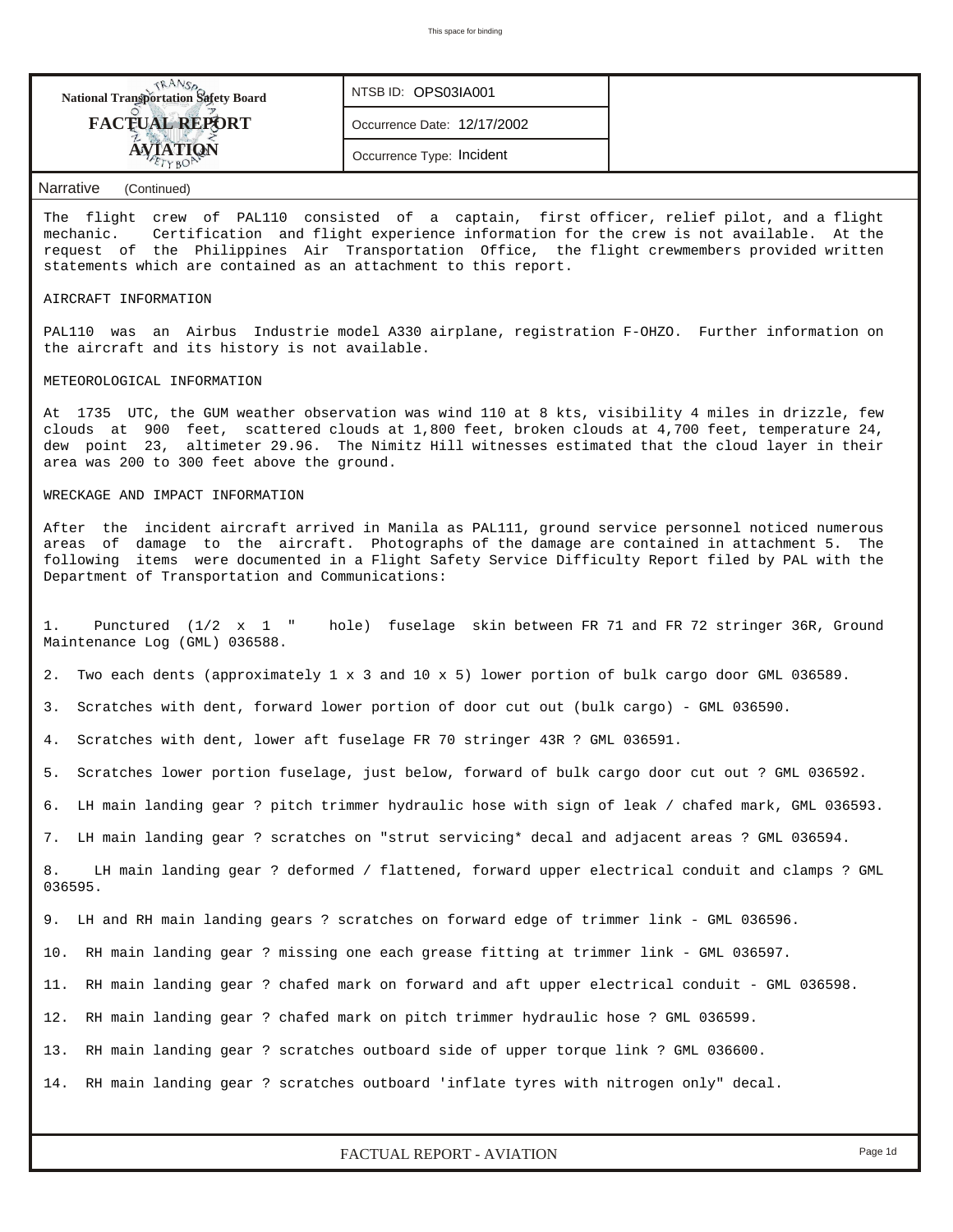| <b>National Transportation Safety Board</b> | NTSB ID: OPS03IA001         |  |
|---------------------------------------------|-----------------------------|--|
| <b>FACTUAL REPORT</b>                       | Occurrence Date: 12/17/2002 |  |
| <b>AVIATION</b>                             | Occurrence Type: Incident   |  |
| Narrative<br>(Continued)                    |                             |  |

### TESTS AND RESEARCH

The captain's statement indicates that at 3,600 feet he set the flight path angle function of the aircraft's autopilot to produce a 3.4 degree descent. Both Guam CERAP recorded radar data and flight data recorder information show that the aircraft passed through 3,600 feet approximately 8.1 miles from Nimitz Hill, where the aircraft's descent was arrested and a climb begun in response to the ground proximity warning system alert. The minimum barometric altitude recorded by the flight data recorder during the approach was 752 feet at 1735:35, and the radar altimeter indicated 26<br>feet at that time. Descent from 3,600 feet to 752 feet in 8.1 miles requires a descent rate of Descent from 3,600 feet to 752 feet in 8.1 miles requires a descent rate of about 351 feet per nautical mile equating to a descent angle of 3.31 degrees. Over 8.1 miles, the altitude difference between a 3.31 degree descent and a 3.4 degree descent is about 73 feet.

### ADDITIONAL INFORMATION

# Air Traffic Control Information

Guam CERAP, located on Andersen Air Force Base (AFB), is a Federal Aviation Administration facility that provides both en route and terminal air traffic control services within a 250 nautical mile radius of the island. Staffing consists of one manager, two supervisors, one staff specialist, one administrative assistant, and 13 controllers. The facility uses two radar sites: a short range (55nm) Airport Surveillance Radar-8 (ASR-8), and a long range (250nm) Air Route Surveillance Radar-4 (ARSR-4). Both radar sites are located on Mount Santa Rosa, which is on the north side of the island. Radar data processing is performed by an M-EARTS computer located in the CERAP. M-EARTS provides minimum safe altitude warning (MSAW) services, conflict alert (CA) services, and both aural and visual alarms in the CERAP and in Agana Federal Contract Tower (FCT) when either warning system activates. The CERAP controller involved in this incident was working at the combined R4/D3 position. There are two radar displays at the R4 position. Each can be set to display a single-site presentation from either of the ASR-8 or ARSR-4 radars, or a mosaic presentation including combined data from both sites.

A.B. Pat Won Guam International Airport is served by a Federal Contract Tower (FCT) operated by Serco Management Services. The facility is open continuously, and is staffed by one manager and six controllers. The tower is equipped with a M-EARTS Remote Controller Workstation (RCW) that provides controllers with radar traffic information and both aural and visual MSAW alerts for the area surrounding the airport.

MSAW provides two types of alert processing: predicted alerts, where an aircraft is anticipated to violate adapted minimum altitude limits in the next few seconds, and current alerts, where an aircraft is observed by radar to presently be in violation of minimum altitude limits. Predicted alerts must normally persist for three consecutive sweeps before being declared valid and generating a warning to the controller. Current alerts are processed as soon as they are detected. When a valid alert of either type is declared, the system causes a blinking "MSAW" to appear in the affected aircraft's data block, and an aural alert also sounds. The Guam M-EARTS is configured to provide aural and visual MSAW alerts to both the CERAP and GUM FCT depending on the location of the aircraft.

Recorded M-EARTS Continuous Data Recording (CDR) data and system software documentation indicates that the CERAP MSAW system performed as designed and warned the CERAP controller that PAL110 was descending below the adapted minimum safe altitude. CDR data shows that the MSAW system produced eight predicted alerts for PAL110, beginning at 1733:52 and continuing until 1734:25. At 1734:25, the system sounded the aural alarm in the CERAP and began displaying a blinking "MSAW" in the M-EARTS data blocks at both the CERAP and GUM FCT. Beginning at 1734:30, PAL110's track generated a current alert that continued until 1735:40. At 1735:40, recorded data shows that an aural alert was sent to GUM ATCT. PAL110 began climbing around that time, and the MSAW alert terminated at 17:35:47.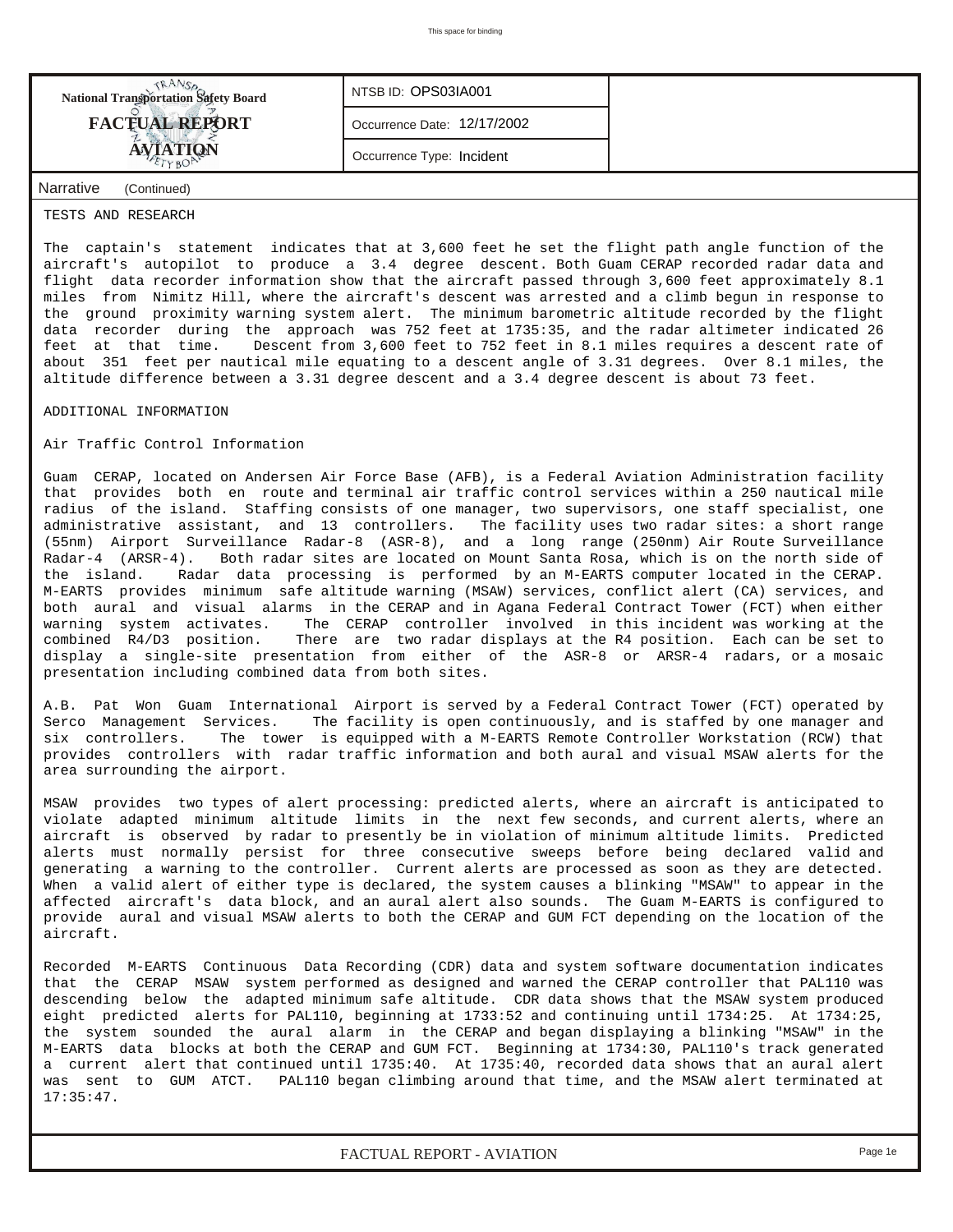| <b>National Transportation Safety Board</b>         | NTSB ID: OPS03IA001         |  |
|-----------------------------------------------------|-----------------------------|--|
| <b>FACTUAL REPORT</b>                               | Occurrence Date: 12/17/2002 |  |
|                                                     | Occurrence Type: Incident   |  |
| $\sim$<br>$\sim$ $\sim$ $\sim$ $\sim$ $\sim$ $\sim$ |                             |  |

According to recorded M-EARTS data, at 1721:18 the controller pressed the "multifunction" key and entered a "." character, indicating to the M-EARTS system that the aircraft had been cleared for approach. The effect of this entry is to cause the aircraft data block to show "APC" in the assigned altitude field, lower the aircraft's effective assigned altitude to the adapted MSAW altitude for its current position, and also to reduce the sensitivity of the MSAW general terrain monitoring algorithm to rapid descent rates. FAA publication NAS-MD-678 states:

"If a period is entered, the assigned/block altitude is removed (if any), the characters 'APC' (to indicate that the aircraft is cleared for approach) are displayed in field 2 of the full data block and in the readout area whenever the flight plan is subsequently displayed there, and the MSAW polygon altitude considered to be a block altitude lower limit for general terrain monitoring purposes. Subsequent entry of either an assigned or block altitude will override this function."

The effect of this entry was to delay the CERAP aural and visual MSAW alert by 23 seconds because of the effective change in the aircraft's assigned altitude and changes to MSAW logic intended to reduce nuisance alarms generated by aircraft descending rapidly on IFR approaches. Instead of activating when the third consecutive predicted general terrain monitoring alert occurred at 1734:02, the alert occurred when the system predicted that the aircraft could no longer level off at 1,900 feet (the adapted MSAW altitude for its position) minus a 200 foot buffer without exceeding 2Gs of vertical acceleration. This occurred as PAL110 descended through 1,700 feet. Once the aircraft descended below 1,700 feet, the alert changed from predicted to current (meaning that the aircraft was actually below the minimum safe altitude) and remained a current alert until the aircraft began to climb on its go-around. The alert terminated at 1735:47. The CERAP controller did not attempt to make any transmissions to PAL110 or contact Agana FCT about the alert.

The tower RCW had been having intermittent communication problems since the December typhoon, and although it was displaying targets, it was not certified for ATC use at the time of this incident.

The flashing "MSAW" alert was sent to the RCW display at the same time that it appeared on the CERAP display, because the content of the RCW is a "quick look" (image of) the CERAP's displayed data. The aural alert was not sent to the tower until 1735:40. The delay in sending the aural alert to the tower was the result of local M-EARTS adaptation, which inhibited tower alerts for aircraft operating more than five miles away from the airport reference point. This is done to minimize the number of nuisance alerts sent to the tower about aircraft that are not operating under tower control. CDR indicates that the alert was sent on the first sweep after the aircraft passed the five mile boundary, but by that time PAL110 had already struck the wires.

The ILS runway 6L approach may be executed with or without an operational glideslope. When the glideslope is out of service, the procedure provides stepdown fixes at IKOVY DME fix (12.1 nm, minimum altitude 2,600 feet), GUQQY outer marker (6.7 nm, minimum altitude 1,440 feet), and the BOLFY DME fix (5.1 nm, minimum altitude 840 feet). Even though the controller had incorrectly told the crew that the ILS 6L DME was out of service at the time of the approach clearance, distance information from the aircraft's global positioning system navigation equipment should have enabled the crew to identify the stepdown fixes, thereby allowing them to descend to 840 feet, the BOLFY minimums. The published chart states that the BOLFY minimums are 560 feet, but this altitude was amended by Notice to Airmen 2/6587 to read 840 feet.

### Previous Safety Board Recommendations

After a 1997 accident involving Korean Airlines flight 801, which was also on approach to runway 6L at GUM, the Safety Board issued recommendation A-00-8 asking the FAA to, "Consider designating Guam International Airport as a special airport requiring special pilot qualifications."

On April 4, 2000, the Administrator of the FAA responded, "The FAA is currently revising Advisory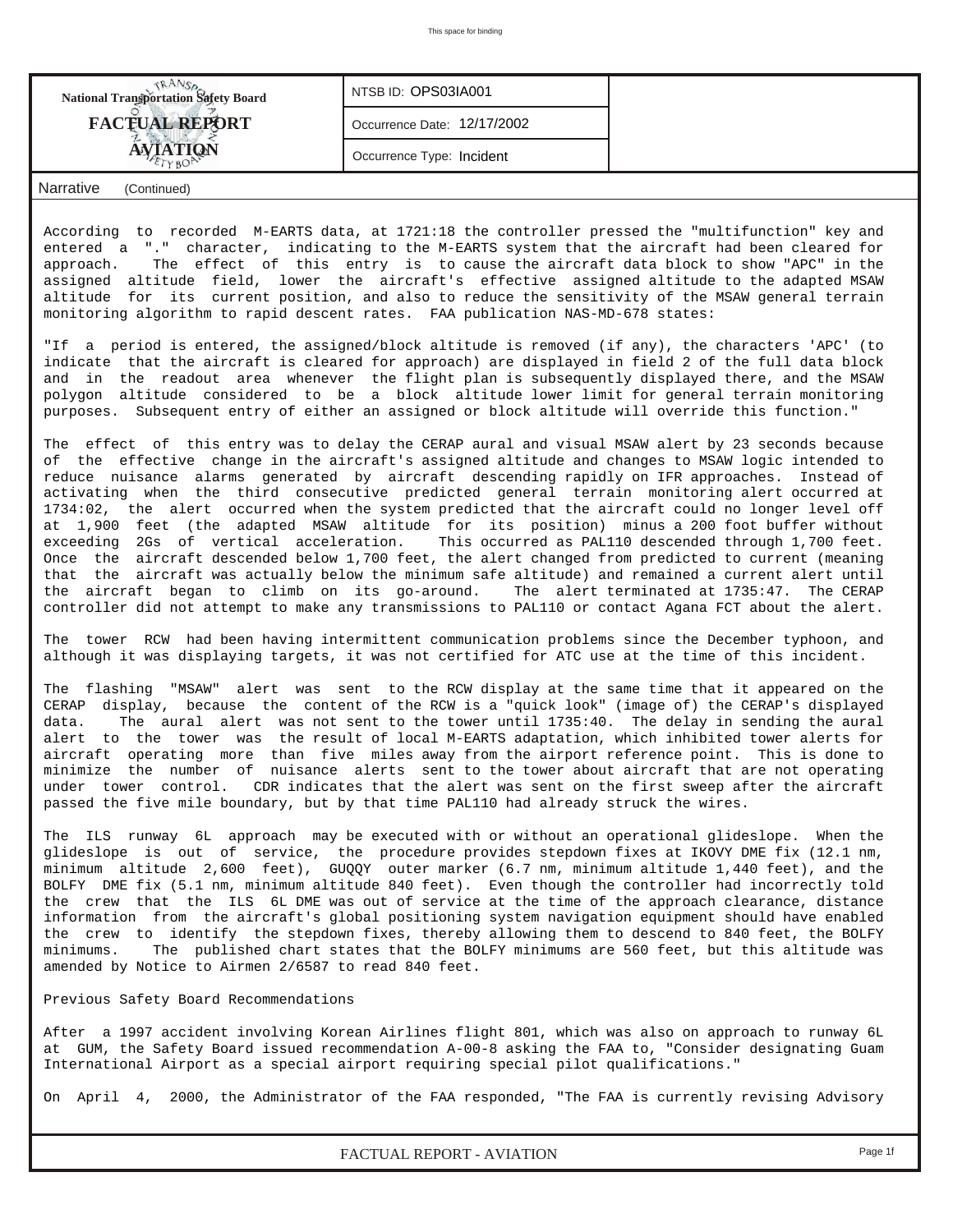| NTSB ID: OPS03IA001<br><b>National Transportation Safety Board</b> |
|--------------------------------------------------------------------|
| <b>FACTUAL REPORT</b><br>Occurrence Date: 12/17/2002               |
| <b>AVIATION</b><br>Occurrence Type: Incident                       |

Circular (AC) 121.445-1D, Pilot In-Command Qualifications for Special Areas/Routes and Airports. The revision includes a process for determining special airports. The process begins with an assessment of the airport in question by an initiator. The assessment is then reviewed and analyzed by the FAA's Flight Standards Air Transportation Division, which makes the determination relative to the qualification status. If the airport meets the qualifications, it is added to Appendix 1 of the AC. An assessment of the Guam International Airport's qualifications for a special airport will be made once the AC is issued. I will keep the Board informed of the FAA's progress on this safety recommendation." The recommendation was classified "Open - Acceptable Action" by the Safety Board. No further responses have been received, and the FAA's progress on this recommendation is currently unknown.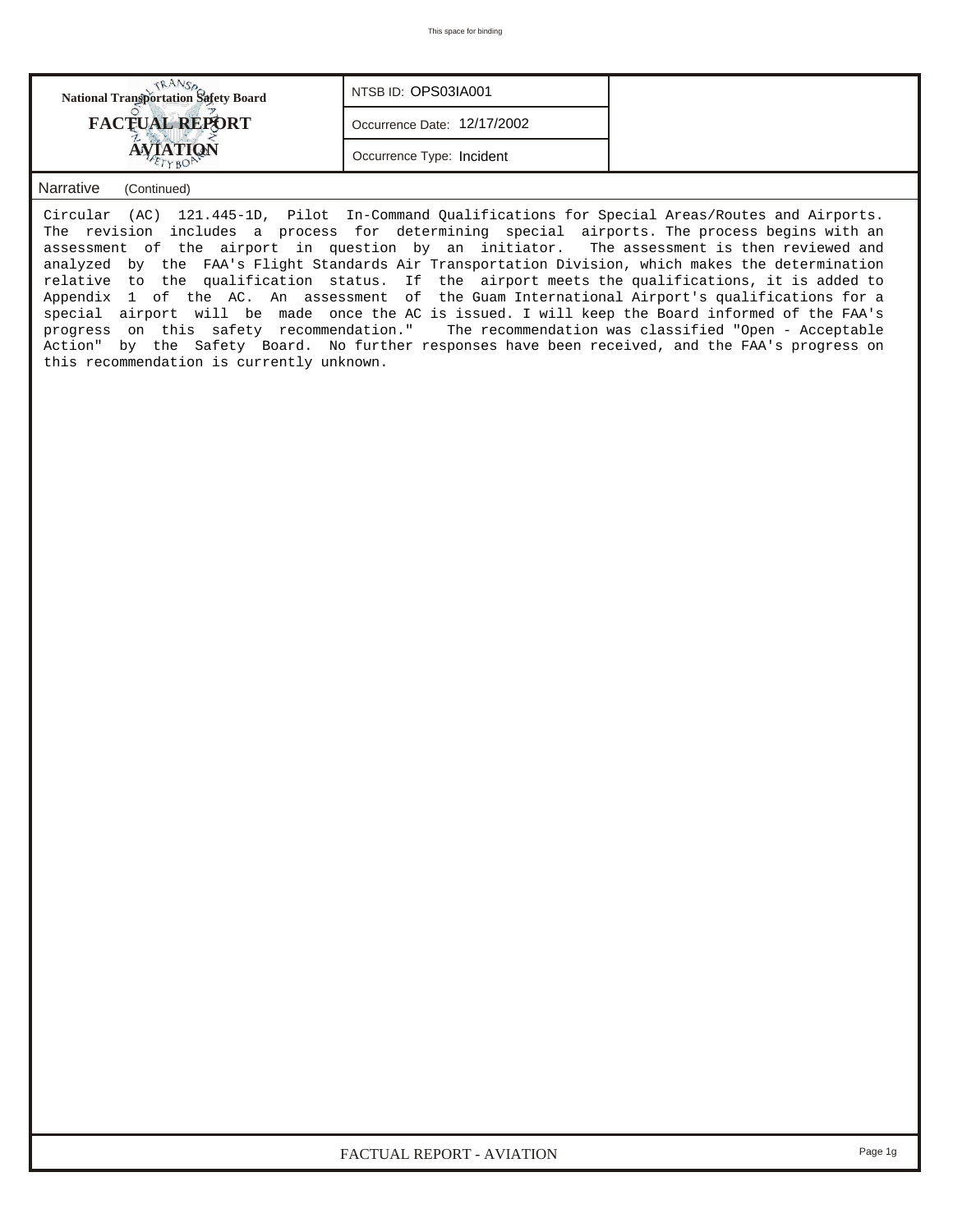| <b>National Transportation Safety Board</b><br>NTSB ID: OPS03IA001           |                      |                                                      |                                                                                     |                           |  |  |                                         |          |                     |                           |              |
|------------------------------------------------------------------------------|----------------------|------------------------------------------------------|-------------------------------------------------------------------------------------|---------------------------|--|--|-----------------------------------------|----------|---------------------|---------------------------|--------------|
| FACTUAL REPORT                                                               |                      | Occurrence Date: 12/17/2002                          |                                                                                     |                           |  |  |                                         |          |                     |                           |              |
| <b>AVIATION</b>                                                              |                      | Occurrence Type: Incident                            |                                                                                     |                           |  |  |                                         |          |                     |                           |              |
| Landing Facility/Approach Information                                        |                      |                                                      |                                                                                     |                           |  |  |                                         |          |                     |                           |              |
| <b>Airport Name</b>                                                          |                      |                                                      | Airport ID:                                                                         | <b>Airport Elevation</b>  |  |  | Runway Used                             |          | Runway Length       |                           | Runway Width |
| <b>Guam International</b>                                                    |                      |                                                      | <b>PGUM</b><br>255 Ft. MSL<br>10015<br>6L                                           |                           |  |  |                                         |          | 150                 |                           |              |
| Runway Surface Type: Concrete                                                |                      |                                                      |                                                                                     |                           |  |  |                                         |          |                     |                           |              |
| Runway Surface Condition: Unknown                                            |                      |                                                      |                                                                                     |                           |  |  |                                         |          |                     |                           |              |
| Type Instrument Approach: ILS-localizer Only                                 |                      |                                                      |                                                                                     |                           |  |  |                                         |          |                     |                           |              |
| VFR Approach/Landing:                                                        |                      |                                                      |                                                                                     |                           |  |  |                                         |          |                     |                           |              |
| Aircraft Information                                                         |                      |                                                      |                                                                                     |                           |  |  |                                         |          |                     |                           |              |
| Aircraft Manufacturer<br>Airbus Industrie                                    |                      |                                                      | Model/Series<br>330-301                                                             |                           |  |  |                                         |          |                     | Serial Number<br>MFR #188 |              |
| Airworthiness Certificate(s): Transport                                      |                      |                                                      |                                                                                     |                           |  |  |                                         |          |                     |                           |              |
| Landing Gear Type: Tricycle                                                  |                      |                                                      |                                                                                     |                           |  |  |                                         |          |                     |                           |              |
| Homebuilt Aircraft? No                                                       | Number of Seats: 335 |                                                      |                                                                                     | Certified Max Gross Wt.   |  |  | 509000 LBS                              |          |                     | Number of Engines: 2      |              |
| Engine Type:<br>Turbo Fan                                                    |                      |                                                      | Engine Manufacturer:<br>Model/Series:<br>CF <sub>6</sub><br><b>General Electric</b> |                           |  |  |                                         |          |                     | Rated Power:              |              |
| - Aircraft Inspection Information                                            |                      |                                                      |                                                                                     |                           |  |  |                                         |          |                     |                           |              |
| Type of Last Inspection                                                      |                      |                                                      | Date of Last Inspection<br>Time Since Last Inspection                               |                           |  |  |                                         |          | Airframe Total Time |                           |              |
| Unknown                                                                      |                      |                                                      | Hours                                                                               |                           |  |  |                                         |          | Hours               |                           |              |
| - Emergency Locator Transmitter (ELT) Information                            |                      |                                                      |                                                                                     |                           |  |  |                                         |          |                     |                           |              |
| ELT Installed? No                                                            | ELT Operated? No     |                                                      |                                                                                     |                           |  |  | ELT Aided in Locating Accident Site? No |          |                     |                           |              |
| Owner/Operator Information                                                   |                      |                                                      |                                                                                     |                           |  |  |                                         |          |                     |                           |              |
| <b>Registered Aircraft Owner</b>                                             |                      |                                                      | <b>Street Address</b>                                                               |                           |  |  |                                         |          |                     |                           |              |
| Credit Lyonnais                                                              |                      |                                                      | City                                                                                |                           |  |  |                                         |          |                     | <b>State</b>              | Zip Code     |
| Operator of Aircraft                                                         |                      | <b>Street Address</b><br>Legaspi St, Legaspi Village |                                                                                     |                           |  |  |                                         |          |                     |                           |              |
| <b>Philippine Airlines</b>                                                   |                      | State<br>City<br><b>Makati City</b>                  |                                                                                     |                           |  |  |                                         | Zip Code |                     |                           |              |
| <b>Operator Does Business As:</b>                                            |                      |                                                      |                                                                                     |                           |  |  | Operator Designator Code:               |          |                     |                           |              |
| - Type of U.S. Certificate(s) Held:                                          |                      |                                                      |                                                                                     |                           |  |  |                                         |          |                     |                           |              |
| Air Carrier Operating Certificate(s): Foreign Operation                      |                      |                                                      |                                                                                     |                           |  |  |                                         |          |                     |                           |              |
| Operating Certificate:                                                       |                      |                                                      |                                                                                     | Operator Certificate:     |  |  |                                         |          |                     |                           |              |
| Regulation Flight Conducted Under: Part 129: Foreign                         |                      |                                                      |                                                                                     |                           |  |  |                                         |          |                     |                           |              |
| Type of Flight Operation Conducted: Scheduled; International; Passenger Only |                      |                                                      |                                                                                     |                           |  |  |                                         |          |                     |                           |              |
|                                                                              |                      |                                                      |                                                                                     | FACTUAL REPORT - AVIATION |  |  |                                         |          |                     |                           | Page 2       |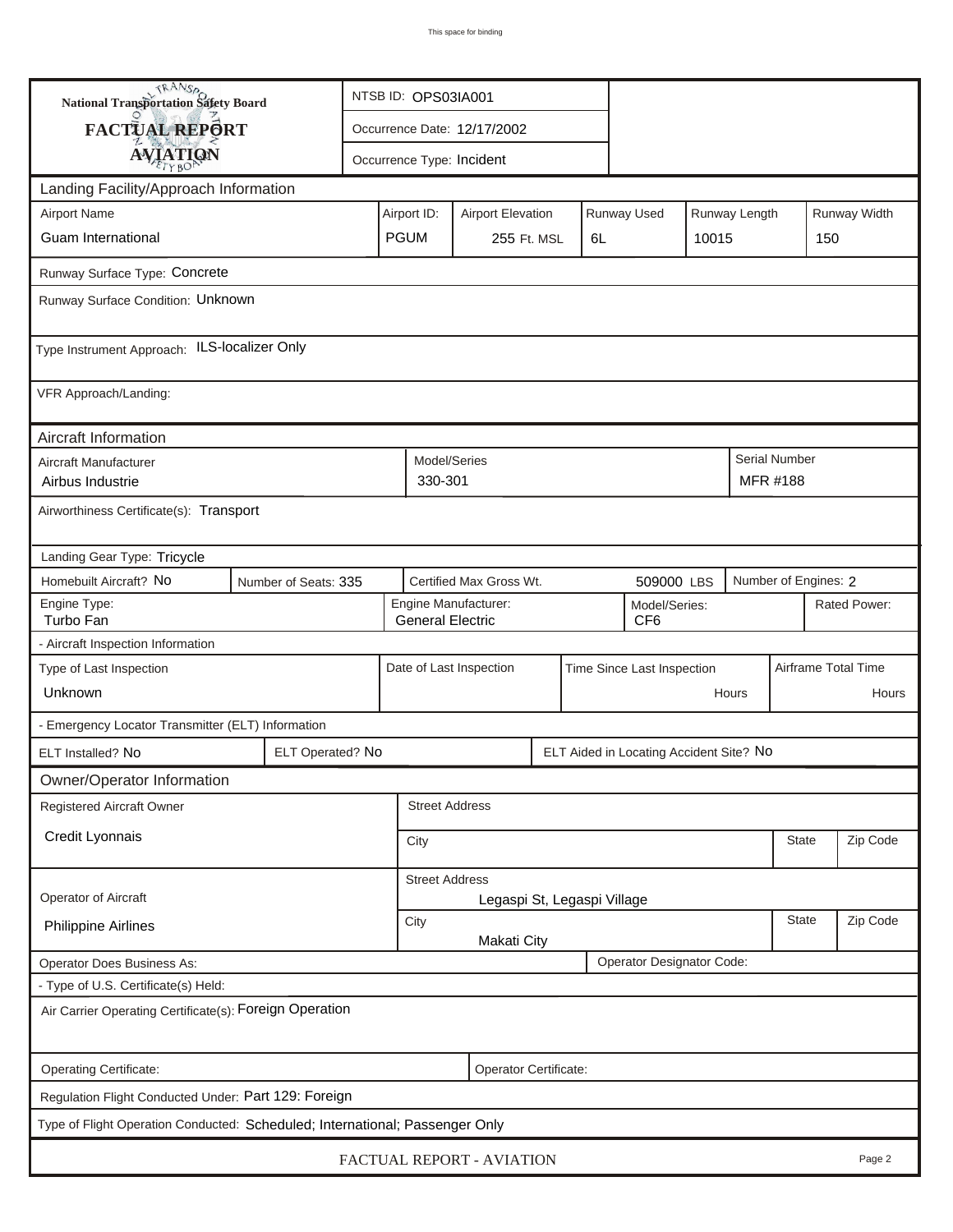|                                                                                 | <b>National Transportation Safety Board</b><br>NTSB ID: OPS03IA001 |                                              |                        |                             |  |                         |      |              |        |                                        |           |              |                            |                   |        |                     |
|---------------------------------------------------------------------------------|--------------------------------------------------------------------|----------------------------------------------|------------------------|-----------------------------|--|-------------------------|------|--------------|--------|----------------------------------------|-----------|--------------|----------------------------|-------------------|--------|---------------------|
|                                                                                 | FACTUAL REPORT                                                     |                                              |                        | Occurrence Date: 12/17/2002 |  |                         |      |              |        |                                        |           |              |                            |                   |        |                     |
|                                                                                 |                                                                    |                                              |                        |                             |  |                         |      |              |        |                                        |           |              |                            |                   |        |                     |
| <b>AVIATION</b><br>Occurrence Type: Incident                                    |                                                                    |                                              |                        |                             |  |                         |      |              |        |                                        |           |              |                            |                   |        |                     |
|                                                                                 | <b>First Pilot Information</b>                                     |                                              |                        |                             |  |                         |      |              |        |                                        |           |              |                            |                   |        |                     |
| Name                                                                            |                                                                    |                                              |                        |                             |  |                         | City |              |        |                                        |           | <b>State</b> |                            | Date of Birth     |        | Age                 |
|                                                                                 |                                                                    |                                              |                        |                             |  |                         |      |              |        |                                        |           |              |                            |                   |        |                     |
| Sex:                                                                            | Seat Occupied:                                                     | Principal Profession:<br>Certificate Number: |                        |                             |  |                         |      |              |        |                                        |           |              |                            |                   |        |                     |
| Certificate(s):                                                                 |                                                                    |                                              |                        |                             |  |                         |      |              |        |                                        |           |              |                            |                   |        |                     |
|                                                                                 |                                                                    |                                              |                        |                             |  |                         |      |              |        |                                        |           |              |                            |                   |        |                     |
| Airplane Rating(s):                                                             |                                                                    |                                              |                        |                             |  |                         |      |              |        |                                        |           |              |                            |                   |        |                     |
| Rotorcraft/Glider/LTA:                                                          |                                                                    |                                              |                        |                             |  |                         |      |              |        |                                        |           |              |                            |                   |        |                     |
| Instrument Rating(s):                                                           |                                                                    |                                              |                        |                             |  |                         |      |              |        |                                        |           |              |                            |                   |        |                     |
| Instructor Rating(s):                                                           |                                                                    |                                              |                        |                             |  |                         |      |              |        |                                        |           |              |                            |                   |        |                     |
|                                                                                 |                                                                    |                                              |                        |                             |  |                         |      |              |        |                                        |           |              |                            |                   |        |                     |
|                                                                                 |                                                                    |                                              |                        |                             |  |                         |      |              |        |                                        |           |              |                            |                   |        |                     |
|                                                                                 | Type Rating/Endorsement for Accident/Incident Aircraft?            |                                              |                        |                             |  |                         |      |              |        | <b>Current Biennial Flight Review?</b> |           |              |                            |                   |        |                     |
| Medical Cert.:                                                                  |                                                                    |                                              | Medical Cert. Status:  |                             |  |                         |      |              |        |                                        |           |              | Date of Last Medical Exam: |                   |        |                     |
|                                                                                 |                                                                    |                                              |                        |                             |  |                         |      |              |        |                                        |           |              |                            |                   |        |                     |
| <b>Flight Time Matrix</b>                                                       |                                                                    | All A/C                                      | This Make<br>and Model | Airplane<br>Single Engine   |  | Airplane<br>Mult-Engine |      | Night        | Actual | Instrument                             |           |              | Rotorcraft                 |                   | Glider | Lighter<br>Than Air |
| <b>Total Time</b>                                                               |                                                                    |                                              |                        |                             |  |                         |      |              |        |                                        | Simulated |              |                            |                   |        |                     |
|                                                                                 | Pilot In Command(PIC)                                              |                                              |                        |                             |  |                         |      |              |        |                                        |           |              |                            |                   |        |                     |
| Instructor                                                                      |                                                                    |                                              |                        |                             |  |                         |      |              |        |                                        |           |              |                            |                   |        |                     |
| Last 90 Days                                                                    |                                                                    |                                              |                        |                             |  |                         |      |              |        |                                        |           |              |                            |                   |        |                     |
| Last 30 Days                                                                    |                                                                    |                                              |                        |                             |  |                         |      |              |        |                                        |           |              |                            |                   |        |                     |
| Last 24 Hours                                                                   |                                                                    |                                              |                        |                             |  |                         |      |              |        |                                        |           |              |                            |                   |        |                     |
| Seatbelt Used?                                                                  |                                                                    |                                              |                        | Shoulder Harness Used?      |  |                         |      |              |        | <b>Toxicology Performed?</b>           |           |              |                            | Second Pilot? Yes |        |                     |
|                                                                                 |                                                                    |                                              |                        |                             |  |                         |      |              |        |                                        |           |              |                            |                   |        |                     |
|                                                                                 | Flight Plan/Itinerary                                              |                                              |                        |                             |  |                         |      |              |        |                                        |           |              |                            |                   |        |                     |
|                                                                                 | Type of Flight Plan Filed: IFR                                     |                                              |                        |                             |  |                         |      |              |        |                                        |           |              |                            |                   |        |                     |
| Departure Point                                                                 |                                                                    |                                              |                        |                             |  |                         |      | <b>State</b> |        | Airport Identifier                     |           |              |                            | Departure Time    |        | Time Zone           |
| Manila                                                                          |                                                                    |                                              |                        |                             |  |                         |      |              |        | <b>MNL</b>                             |           |              |                            |                   |        |                     |
| Destination                                                                     |                                                                    |                                              |                        |                             |  |                         |      |              |        |                                        |           |              |                            |                   |        |                     |
| Airport Identifier<br>State<br>Same as Accident/Incident Location<br><b>GUM</b> |                                                                    |                                              |                        |                             |  |                         |      |              |        |                                        |           |              |                            |                   |        |                     |
|                                                                                 | Type of Clearance: IFR                                             |                                              |                        |                             |  |                         |      |              |        |                                        |           |              |                            |                   |        |                     |
|                                                                                 | Type of Airspace: Class E                                          |                                              |                        |                             |  |                         |      |              |        |                                        |           |              |                            |                   |        |                     |
|                                                                                 | Weather Information                                                |                                              |                        |                             |  |                         |      |              |        |                                        |           |              |                            |                   |        |                     |
| Source of Briefing:                                                             |                                                                    |                                              |                        |                             |  |                         |      |              |        |                                        |           |              |                            |                   |        |                     |
|                                                                                 | Company                                                            |                                              |                        |                             |  |                         |      |              |        |                                        |           |              |                            |                   |        |                     |
|                                                                                 |                                                                    |                                              |                        |                             |  |                         |      |              |        |                                        |           |              |                            |                   |        |                     |
|                                                                                 | Method of Briefing: Unknown                                        |                                              |                        |                             |  |                         |      |              |        |                                        |           |              |                            |                   |        |                     |
|                                                                                 | Page 3<br>FACTUAL REPORT - AVIATION                                |                                              |                        |                             |  |                         |      |              |        |                                        |           |              |                            |                   |        |                     |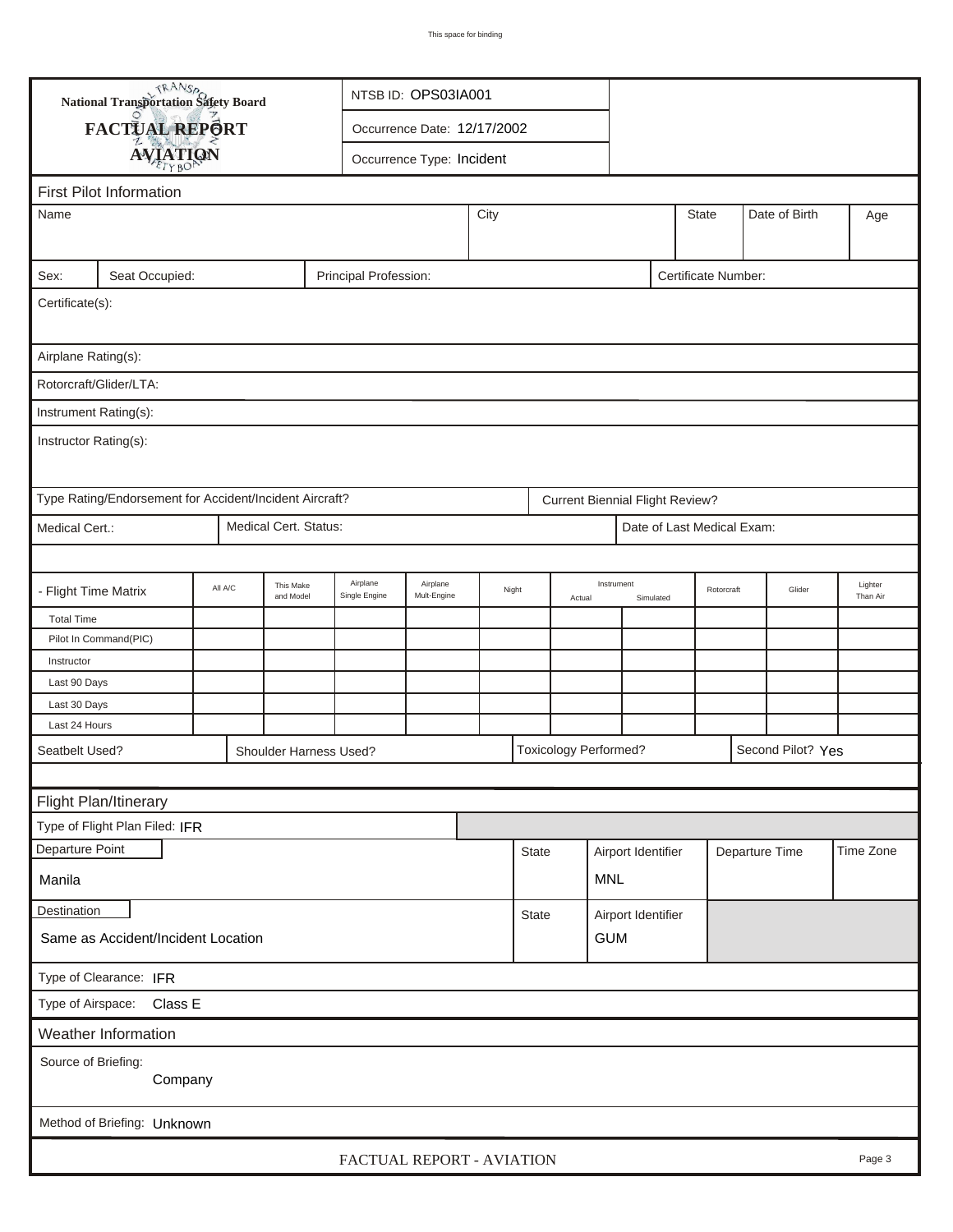| FACTUAL REPORT<br>Occurrence Date: 12/17/2002<br><b>AVIATION</b><br>Occurrence Type: Incident<br>Weather Information<br>WOF ID<br><b>Observation Time</b><br>Time Zone<br><b>WOF Elevation</b><br>WOF Distance From Accident Site<br>Direction From Accident Site<br><b>PGUM</b><br><b>UTC</b><br>64 Deg. Mag.<br>255 Ft. MSL<br><b>5 NM</b><br>Sky/Lowest Cloud Condition: Thin Overcast<br>Ft. AGL<br>Condition of Light: Night/Dark<br>200 Ft. AGL<br>Lowest Ceiling: Indefinite (V V)<br>Visibility:<br><b>SM</b><br>Altimeter:<br>$^\circ\mathrm{C}$<br>$^{\circ}$ C<br>Dew Point:<br>Wind Direction:<br>Temperature:<br>Density Altitude:<br>Ft.<br>Weather Condtions at Accident Site: Instrument Conditions<br>Wind Speed:<br>Gusts:<br>Visibility (RVR):<br>Visibility (RVV)<br>Ft.<br>SM<br>Intensity of Precipitation:<br>Restrictions to Visibility:<br>None<br>Type of Precipitation:<br>Accident Information<br>Aircraft Damage: Minor<br>Aircraft Fire: None<br>Aircraft Explosion None<br>Classification: Foreign Registered/U.S. Soil<br><b>TOTAL</b><br>- Injury Summary Matrix<br>Fatal<br>Serious<br>Minor<br>None<br><b>First Pilot</b><br>1<br>Second Pilot<br>1<br><b>Student Pilot</b><br>Flight Instructor<br>Check Pilot<br><b>Flight Engineer</b><br>12<br>12<br>Cabin Attendants<br>Other Crew<br>1<br>100<br>100<br>Passengers<br>- TOTAL ABOARD -<br>115<br>115 |  | <b>National Transportation Safety Board</b><br>NTSB ID: OPS03IA001 |   |                           |  |  |   |  |  |  |  |        |  |
|-----------------------------------------------------------------------------------------------------------------------------------------------------------------------------------------------------------------------------------------------------------------------------------------------------------------------------------------------------------------------------------------------------------------------------------------------------------------------------------------------------------------------------------------------------------------------------------------------------------------------------------------------------------------------------------------------------------------------------------------------------------------------------------------------------------------------------------------------------------------------------------------------------------------------------------------------------------------------------------------------------------------------------------------------------------------------------------------------------------------------------------------------------------------------------------------------------------------------------------------------------------------------------------------------------------------------------------------------------------------------------------------------|--|--------------------------------------------------------------------|---|---------------------------|--|--|---|--|--|--|--|--------|--|
|                                                                                                                                                                                                                                                                                                                                                                                                                                                                                                                                                                                                                                                                                                                                                                                                                                                                                                                                                                                                                                                                                                                                                                                                                                                                                                                                                                                               |  |                                                                    |   |                           |  |  |   |  |  |  |  |        |  |
|                                                                                                                                                                                                                                                                                                                                                                                                                                                                                                                                                                                                                                                                                                                                                                                                                                                                                                                                                                                                                                                                                                                                                                                                                                                                                                                                                                                               |  |                                                                    |   |                           |  |  |   |  |  |  |  |        |  |
|                                                                                                                                                                                                                                                                                                                                                                                                                                                                                                                                                                                                                                                                                                                                                                                                                                                                                                                                                                                                                                                                                                                                                                                                                                                                                                                                                                                               |  |                                                                    |   |                           |  |  |   |  |  |  |  |        |  |
|                                                                                                                                                                                                                                                                                                                                                                                                                                                                                                                                                                                                                                                                                                                                                                                                                                                                                                                                                                                                                                                                                                                                                                                                                                                                                                                                                                                               |  |                                                                    |   |                           |  |  |   |  |  |  |  |        |  |
|                                                                                                                                                                                                                                                                                                                                                                                                                                                                                                                                                                                                                                                                                                                                                                                                                                                                                                                                                                                                                                                                                                                                                                                                                                                                                                                                                                                               |  |                                                                    |   |                           |  |  |   |  |  |  |  |        |  |
|                                                                                                                                                                                                                                                                                                                                                                                                                                                                                                                                                                                                                                                                                                                                                                                                                                                                                                                                                                                                                                                                                                                                                                                                                                                                                                                                                                                               |  |                                                                    |   |                           |  |  |   |  |  |  |  |        |  |
|                                                                                                                                                                                                                                                                                                                                                                                                                                                                                                                                                                                                                                                                                                                                                                                                                                                                                                                                                                                                                                                                                                                                                                                                                                                                                                                                                                                               |  |                                                                    |   |                           |  |  |   |  |  |  |  |        |  |
|                                                                                                                                                                                                                                                                                                                                                                                                                                                                                                                                                                                                                                                                                                                                                                                                                                                                                                                                                                                                                                                                                                                                                                                                                                                                                                                                                                                               |  |                                                                    |   |                           |  |  |   |  |  |  |  | "Hg    |  |
|                                                                                                                                                                                                                                                                                                                                                                                                                                                                                                                                                                                                                                                                                                                                                                                                                                                                                                                                                                                                                                                                                                                                                                                                                                                                                                                                                                                               |  |                                                                    |   |                           |  |  |   |  |  |  |  |        |  |
|                                                                                                                                                                                                                                                                                                                                                                                                                                                                                                                                                                                                                                                                                                                                                                                                                                                                                                                                                                                                                                                                                                                                                                                                                                                                                                                                                                                               |  |                                                                    |   |                           |  |  |   |  |  |  |  |        |  |
|                                                                                                                                                                                                                                                                                                                                                                                                                                                                                                                                                                                                                                                                                                                                                                                                                                                                                                                                                                                                                                                                                                                                                                                                                                                                                                                                                                                               |  |                                                                    |   |                           |  |  |   |  |  |  |  |        |  |
|                                                                                                                                                                                                                                                                                                                                                                                                                                                                                                                                                                                                                                                                                                                                                                                                                                                                                                                                                                                                                                                                                                                                                                                                                                                                                                                                                                                               |  |                                                                    |   |                           |  |  |   |  |  |  |  |        |  |
|                                                                                                                                                                                                                                                                                                                                                                                                                                                                                                                                                                                                                                                                                                                                                                                                                                                                                                                                                                                                                                                                                                                                                                                                                                                                                                                                                                                               |  |                                                                    |   |                           |  |  |   |  |  |  |  |        |  |
|                                                                                                                                                                                                                                                                                                                                                                                                                                                                                                                                                                                                                                                                                                                                                                                                                                                                                                                                                                                                                                                                                                                                                                                                                                                                                                                                                                                               |  |                                                                    |   |                           |  |  |   |  |  |  |  |        |  |
|                                                                                                                                                                                                                                                                                                                                                                                                                                                                                                                                                                                                                                                                                                                                                                                                                                                                                                                                                                                                                                                                                                                                                                                                                                                                                                                                                                                               |  |                                                                    |   |                           |  |  |   |  |  |  |  |        |  |
|                                                                                                                                                                                                                                                                                                                                                                                                                                                                                                                                                                                                                                                                                                                                                                                                                                                                                                                                                                                                                                                                                                                                                                                                                                                                                                                                                                                               |  |                                                                    |   |                           |  |  |   |  |  |  |  |        |  |
|                                                                                                                                                                                                                                                                                                                                                                                                                                                                                                                                                                                                                                                                                                                                                                                                                                                                                                                                                                                                                                                                                                                                                                                                                                                                                                                                                                                               |  |                                                                    |   |                           |  |  |   |  |  |  |  |        |  |
|                                                                                                                                                                                                                                                                                                                                                                                                                                                                                                                                                                                                                                                                                                                                                                                                                                                                                                                                                                                                                                                                                                                                                                                                                                                                                                                                                                                               |  |                                                                    |   |                           |  |  |   |  |  |  |  |        |  |
|                                                                                                                                                                                                                                                                                                                                                                                                                                                                                                                                                                                                                                                                                                                                                                                                                                                                                                                                                                                                                                                                                                                                                                                                                                                                                                                                                                                               |  |                                                                    |   |                           |  |  |   |  |  |  |  |        |  |
|                                                                                                                                                                                                                                                                                                                                                                                                                                                                                                                                                                                                                                                                                                                                                                                                                                                                                                                                                                                                                                                                                                                                                                                                                                                                                                                                                                                               |  |                                                                    |   |                           |  |  |   |  |  |  |  |        |  |
|                                                                                                                                                                                                                                                                                                                                                                                                                                                                                                                                                                                                                                                                                                                                                                                                                                                                                                                                                                                                                                                                                                                                                                                                                                                                                                                                                                                               |  |                                                                    |   |                           |  |  |   |  |  |  |  |        |  |
|                                                                                                                                                                                                                                                                                                                                                                                                                                                                                                                                                                                                                                                                                                                                                                                                                                                                                                                                                                                                                                                                                                                                                                                                                                                                                                                                                                                               |  |                                                                    |   |                           |  |  |   |  |  |  |  |        |  |
|                                                                                                                                                                                                                                                                                                                                                                                                                                                                                                                                                                                                                                                                                                                                                                                                                                                                                                                                                                                                                                                                                                                                                                                                                                                                                                                                                                                               |  |                                                                    |   |                           |  |  |   |  |  |  |  |        |  |
|                                                                                                                                                                                                                                                                                                                                                                                                                                                                                                                                                                                                                                                                                                                                                                                                                                                                                                                                                                                                                                                                                                                                                                                                                                                                                                                                                                                               |  |                                                                    |   |                           |  |  |   |  |  |  |  |        |  |
|                                                                                                                                                                                                                                                                                                                                                                                                                                                                                                                                                                                                                                                                                                                                                                                                                                                                                                                                                                                                                                                                                                                                                                                                                                                                                                                                                                                               |  |                                                                    |   |                           |  |  |   |  |  |  |  |        |  |
|                                                                                                                                                                                                                                                                                                                                                                                                                                                                                                                                                                                                                                                                                                                                                                                                                                                                                                                                                                                                                                                                                                                                                                                                                                                                                                                                                                                               |  |                                                                    |   |                           |  |  |   |  |  |  |  |        |  |
|                                                                                                                                                                                                                                                                                                                                                                                                                                                                                                                                                                                                                                                                                                                                                                                                                                                                                                                                                                                                                                                                                                                                                                                                                                                                                                                                                                                               |  |                                                                    |   |                           |  |  |   |  |  |  |  |        |  |
|                                                                                                                                                                                                                                                                                                                                                                                                                                                                                                                                                                                                                                                                                                                                                                                                                                                                                                                                                                                                                                                                                                                                                                                                                                                                                                                                                                                               |  |                                                                    |   |                           |  |  |   |  |  |  |  |        |  |
|                                                                                                                                                                                                                                                                                                                                                                                                                                                                                                                                                                                                                                                                                                                                                                                                                                                                                                                                                                                                                                                                                                                                                                                                                                                                                                                                                                                               |  |                                                                    |   |                           |  |  |   |  |  |  |  |        |  |
| Other Ground                                                                                                                                                                                                                                                                                                                                                                                                                                                                                                                                                                                                                                                                                                                                                                                                                                                                                                                                                                                                                                                                                                                                                                                                                                                                                                                                                                                  |  |                                                                    | 0 |                           |  |  | 0 |  |  |  |  |        |  |
| - GRAND TOTAL -<br>0<br>115<br>115                                                                                                                                                                                                                                                                                                                                                                                                                                                                                                                                                                                                                                                                                                                                                                                                                                                                                                                                                                                                                                                                                                                                                                                                                                                                                                                                                            |  |                                                                    |   |                           |  |  |   |  |  |  |  |        |  |
|                                                                                                                                                                                                                                                                                                                                                                                                                                                                                                                                                                                                                                                                                                                                                                                                                                                                                                                                                                                                                                                                                                                                                                                                                                                                                                                                                                                               |  |                                                                    |   | FACTUAL REPORT - AVIATION |  |  |   |  |  |  |  | Page 4 |  |